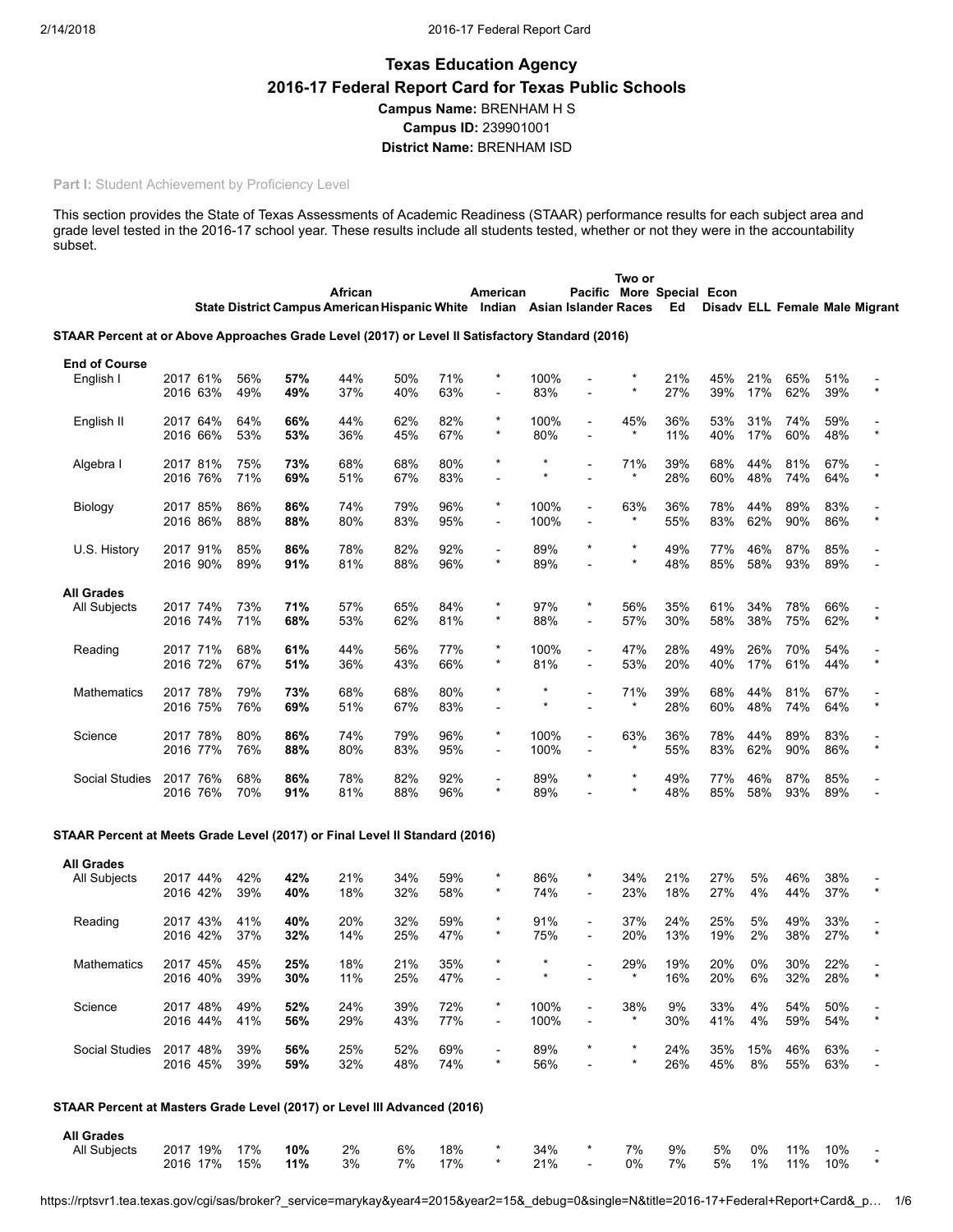Two or

| Reading                                 | 2017 18%<br>2016     | 16%          | 16%<br>14%   | <b>State District Campus American Hispanic White</b><br>5%<br>3% | African<br>2%<br>1% | 3%<br>1%    | 9%<br>6%    | American<br>Indian<br>$\star$<br>$\star$ |                                     | 9%<br>25%    | Pacific More Special Econ<br><b>Asian Islander Races</b><br>$\blacksquare$<br>$\overline{a}$ | $0\%$<br>0%      | Ed<br>9%<br>5% | 3%<br>2%    | 0%<br>0%     | Disady ELL Female Male Migrant<br>8%<br>5% | 3%<br>2%    | $\star$ |
|-----------------------------------------|----------------------|--------------|--------------|------------------------------------------------------------------|---------------------|-------------|-------------|------------------------------------------|-------------------------------------|--------------|----------------------------------------------------------------------------------------------|------------------|----------------|-------------|--------------|--------------------------------------------|-------------|---------|
| Mathematics                             | 2017 21%<br>2016 17% |              | 20%<br>16%   | 9%<br>13%                                                        | 3%<br>5%            | 5%<br>10%   | 17%<br>20%  | $\star$                                  |                                     | $\star$      | $\blacksquare$                                                                               | 14%<br>$\star$   | 10%<br>10%     | 5%<br>7%    | 0%<br>2%     | 10%<br>14%                                 | 8%<br>11%   | $\star$ |
| Science                                 | 2017 19%<br>2016 15% |              | 20%<br>13%   | 16%<br>17%                                                       | 1%<br>1%            | 7%<br>10%   | 29%<br>28%  | $^\ast$                                  |                                     | 20%<br>40%   | $\overline{\phantom{a}}$                                                                     | 13%<br>$\star$   | 0%<br>5%       | 4%<br>9%    | 0%<br>0%     | 17%<br>15%                                 | 15%<br>18%  | $\star$ |
| <b>Social Studies</b>                   | 2017 26%<br>2016 21% |              | 17%<br>15%   | 24%<br>20%                                                       | 5%<br>5%            | 19%<br>15%  | 31%<br>28%  | $\overline{\phantom{a}}$<br>$\star$      |                                     | 78%<br>0%    | $\star$                                                                                      | $\star$          | 10%<br>10%     | 12%<br>9%   | 4%<br>8%     | 17%<br>16%                                 | 29%<br>23%  |         |
| <b>STAAR Participation (All Grades)</b> |                      |              |              |                                                                  |                     |             |             |                                          |                                     |              |                                                                                              |                  |                |             |              |                                            |             |         |
| <b>All Tests</b>                        |                      | 2017<br>2016 | 99%<br>99%   | 99%<br>100%                                                      | 99%<br>99%          | 98%<br>99%  | 98%<br>99%  | 99%<br>100%                              | 100%<br>$^\star$                    | 100%<br>100% | $\overline{\phantom{a}}$                                                                     | 100%<br>97%      | 97%<br>99%     | 98%<br>99%  | 98%<br>99%   | 98%<br>99%                                 | 99%<br>99%  |         |
| Reading                                 |                      | 2017<br>2016 | 99%<br>99%   | 100%<br>99%                                                      | 99%<br>99%          | 99%<br>98%  | 99%<br>98%  | 99%<br>99%                               | $\star$<br>$^\star$                 | 100%<br>100% | $\overline{\phantom{a}}$<br>$\blacksquare$                                                   | 100%<br>94%      | 98%<br>99%     | 99%<br>98%  | 99%<br>98%   | 99%<br>99%                                 | 99%<br>99%  |         |
| <b>Mathematics</b>                      |                      | 2017<br>2016 | 100%<br>100% | 100%<br>100%                                                     | 98%<br>99%          | 97%<br>98%  | 97%<br>99%  | 100%<br>99%                              | $\star$                             | $\star$      |                                                                                              | 100%<br>100%     | 95%<br>98%     | 97%<br>99%  | 95%<br>100%  | 96%<br>99%                                 | 99%<br>99%  |         |
| Science                                 |                      | 2017<br>2016 | 99%<br>99%   | 99%<br>100%                                                      | 98%<br>100%         | 97%<br>100% | 96%<br>100% | 99%<br>99%                               | $\star$<br>$\overline{a}$           | 100%<br>100% | $\overline{\phantom{a}}$                                                                     | 100%<br>$^\star$ | 95%<br>97%     | 98%<br>99%  | 96%<br>100%  | 99%<br>100%                                | 97%<br>100% | $\star$ |
| <b>Social Studies</b>                   |                      | 2017<br>2016 | 98%<br>98%   | 98%<br>100%                                                      | 99%<br>100%         | 97%<br>100% | 98%<br>100% | 99%<br>100%                              | $\overline{\phantom{a}}$<br>$\star$ | 100%         | 100%                                                                                         | 100%             | 100%<br>100%   | 98%<br>100% | 100%<br>100% | 99%<br>100%                                | 98%<br>100% |         |

# STAAR Participation Results by Assessment Type for Students Served in Special Education Settings (All Grades)

| <b>Reading Tests</b>                     |      |     |     |     |      |       |      |                          |         |                          |         |     |       |       |       |       |                |
|------------------------------------------|------|-----|-----|-----|------|-------|------|--------------------------|---------|--------------------------|---------|-----|-------|-------|-------|-------|----------------|
| % of Participants                        | 2017 | 98% | 96% | 91% | 100% | 78%   | 94%  | $\star$                  | $\star$ |                          |         | 91% | 92%   | 59%   | 92%   | 90%   |                |
| % STAAR/EOC With No                      |      |     |     |     |      |       |      |                          |         |                          |         |     |       |       |       |       |                |
| Accommodations<br>% STAAR/EOC With       | 2017 | 13% | 7%  | 5%  | 4%   | 3%    | 8%   | $\star$                  | $\star$ |                          | $\ast$  | 5%  | 2%    | 5%    | 4%    | 5%    |                |
| Accommodations                           | 2017 | 73% | 56% | 64% | 81%  | 53%   | 50%  | $\star$                  | $\star$ |                          |         | 64% | 62%   | 55%   | 65%   | 63%   |                |
| % STAAR Alternate 2                      | 2017 | 12% | 33% | 22% | 15%  | 23%   | 36%  | $\star$                  | $\star$ | $\overline{\phantom{0}}$ |         | 22% | 28%   | $0\%$ | 23%   | 22%   |                |
| % of Non-Participants                    | 2017 | 2%  | 4%  | 9%  | 0%   | 23%   | 6%   | $\star$                  | $\star$ |                          |         | 9%  | 8%    | 41%   | 8%    | 10%   |                |
| Mathematics Tests                        |      |     |     |     |      |       |      |                          |         |                          |         |     |       |       |       |       |                |
| % of Participants<br>% STAAR/EOC With No | 2017 | 99% | 98% | 95% | 96%  | 91%   | 100% |                          |         |                          |         | 95% | 95%   | 82%   | 86%   | 100%  |                |
| Accommodations<br>% STAAR/EOC With       | 2017 | 12% | 5%  | 2%  | 0%   | $0\%$ | 7%   |                          |         |                          |         | 2%  | $0\%$ | $0\%$ | $0\%$ | 3%    |                |
| Accommodations                           | 2017 | 74% | 59% | 76% | 83%  | 68%   | 73%  |                          |         |                          |         | 76% | 72%   | 82%   | 68%   | 80%   |                |
| % STAAR Alternate 2                      | 2017 | 13% | 35% | 18% | 13%  | 23%   | 20%  | $\overline{\phantom{0}}$ |         |                          | $\star$ | 18% | 23%   | $0\%$ | 18%   | 18%   | $\blacksquare$ |
| % of Non-Participants                    | 2017 | 1%  | 2%  | 5%  | 4%   | 9%    | 0%   |                          |         |                          | $\star$ | 5%  | 5%    | 18%   | 14%   | $0\%$ |                |
|                                          |      |     |     |     |      |       |      |                          |         |                          |         |     |       |       |       |       |                |

'\*' Indicates results are masked due to small numbers to protect student confidentiality.

'-' Indicates zero observations reported for this group.

'n/a' Indicates data reporting is not applicable for this group.

'?' Indicates that the data for this item were statistically improbable or were reported outside a reasonable range.

### Part II: Student Achievement and State Academic Annual Measurable Objectives (AMOs)

This section provides the STAAR performance results for each subject area tested in the 2016-17 school year. These results only include tested students who were in the accountability subset. This section also includes four-year and five-year graduation rates and participation rates on STAAR for reading and mathematics.

|                                   |     |         |                                         |              |          |     |                                |        |     |     |                                                                      |     |              | Percent<br>οf |
|-----------------------------------|-----|---------|-----------------------------------------|--------------|----------|-----|--------------------------------|--------|-----|-----|----------------------------------------------------------------------|-----|--------------|---------------|
|                                   | All | African |                                         |              | American |     |                                | Two or |     |     | ELL<br>Pacific More Econ Special (Current & ELL Total Total Measures |     |              | Eligible      |
|                                   |     |         | <b>Students American Hispanic White</b> |              | Indian   |     | Asian Islander Races Disady Ed |        |     |     | Monitored) +                                                         |     | Met Eliaible | Met           |
| <b>Performance Status - State</b> |     |         |                                         |              |          |     |                                |        |     |     |                                                                      |     |              |               |
| <b>State Target</b>               | 60% | 60%     | 60%                                     | 60%          | 60%      | 60% | 60%                            | 60%    | 60% | 60% | 60%                                                                  |     |              |               |
| Reading                           | v   | N       | N                                       | $\checkmark$ |          |     |                                |        | N   | N   | N                                                                    | n/a |              | 29            |
| Mathematics                       |     |         |                                         |              |          |     |                                |        |     | N   | N                                                                    | n/a |              | 71            |

Percent

https://rptsvr1.tea.texas.gov/cgi/sas/broker?\_service=marykay&year4=2015&year2=15&\_debug=0&single=N&title=2016-17+Federal+Report+Card&\_p… 2/6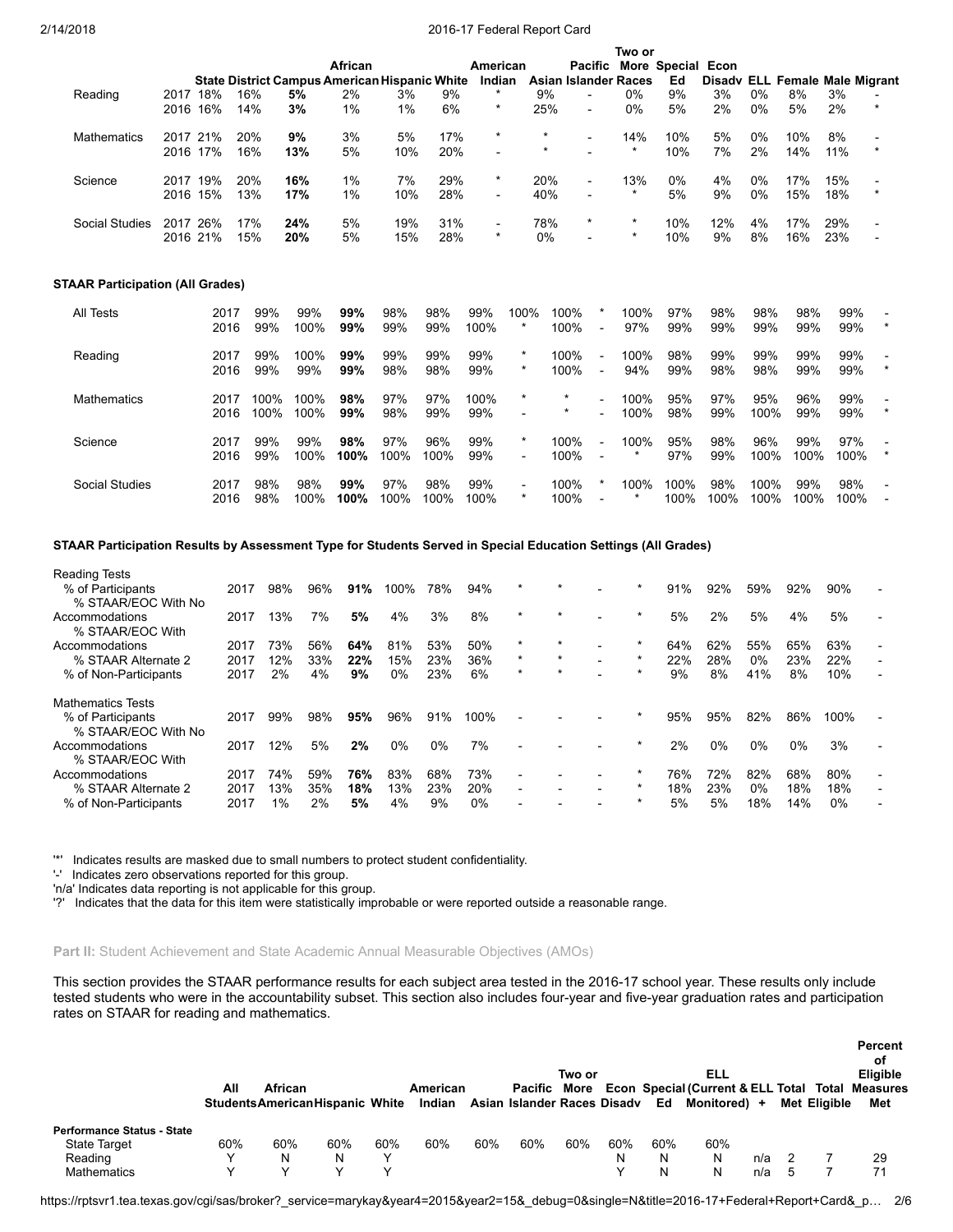|                                                                |     |                                  |     |     |          |     |                             |        |     |     |                                                               |     |                      |                      | Percent    |
|----------------------------------------------------------------|-----|----------------------------------|-----|-----|----------|-----|-----------------------------|--------|-----|-----|---------------------------------------------------------------|-----|----------------------|----------------------|------------|
|                                                                |     |                                  |     |     |          |     |                             | Two or |     |     | <b>ELL</b>                                                    |     |                      |                      | of         |
|                                                                | All | African                          |     |     | American |     |                             |        |     |     | Pacific More Econ Special (Current & ELL Total Total Measures |     |                      |                      | Eligible   |
|                                                                |     | Students American Hispanic White |     |     | Indian   |     | Asian Islander Races Disadv |        |     | Ed  | Monitored) +                                                  |     |                      | Met Eligible         | Met        |
| Writing                                                        |     |                                  |     |     |          |     |                             |        |     |     |                                                               | n/a | $\mathbf 0$          | 0                    |            |
| Science                                                        | Y   | Υ                                | Y   | Y   |          |     |                             |        | Y   |     |                                                               | n/a | 5                    | 5                    | 100        |
| <b>Social Studies</b>                                          | Y   | Y                                | Y   | Y   |          |     |                             |        | Y   | N   |                                                               | n/a | 5                    | 6                    | 83         |
| <b>Total</b>                                                   |     |                                  |     |     |          |     |                             |        |     |     |                                                               |     | 17                   | 25                   | 68         |
| <b>Performance Status - Federal</b>                            |     |                                  |     |     |          |     |                             |        |     |     |                                                               |     |                      |                      |            |
| <b>Federal Target</b>                                          | 91% | 91%                              | 91% | 91% |          |     |                             |        | 91% | 91% | 91%                                                           |     |                      |                      |            |
| Reading                                                        | N   | N                                | N   | N   | n/a      | n/a | n/a                         | n/a    | N   | N   | N                                                             | n/a |                      |                      |            |
| Mathematics                                                    | N   | N                                | N   | N   | n/a      | n/a | n/a                         | n/a    | N   | N   | N                                                             | n/a |                      |                      |            |
| <b>Participation Status</b>                                    |     |                                  |     |     |          |     |                             |        |     |     |                                                               |     |                      |                      |            |
| Target                                                         | 95% | 95%                              | 95% | 95% | 95%      | 95% | 95%                         | 95%    | 95% | 95% |                                                               | 95% |                      |                      |            |
| Reading                                                        | Y   | Υ                                | Y   | Υ   |          |     |                             |        | Υ   | Y   | n/a                                                           | Y   | 7                    | 7                    | 100        |
| <b>Mathematics</b><br><b>Total</b>                             | Y   | Y                                | Y   | Y   |          |     |                             |        | Y   | Υ   | n/a                                                           | Y   | $\overline{7}$<br>14 | $\overline{7}$<br>14 | 100<br>100 |
| Federal Graduation Status (Target: See Reason Codes)           |     |                                  |     |     |          |     |                             |        |     |     |                                                               |     |                      |                      |            |
| <b>Graduation Target Met</b>                                   | Υ   | Υ                                | Υ   | Y   |          |     |                             |        | Y   | Υ   | n/a                                                           |     | 6                    | 6                    | 100        |
| Reason Code ***                                                | a   | a                                | a   | a   |          |     |                             |        | a   | a   |                                                               |     |                      |                      |            |
| <b>Total</b>                                                   |     |                                  |     |     |          |     |                             |        |     |     |                                                               |     | 6                    | 6                    | 100        |
| <b>District: Met Federal Limits on Alternative Assessments</b> |     |                                  |     |     |          |     |                             |        |     |     |                                                               |     |                      |                      |            |
| Reading                                                        |     |                                  |     |     |          |     |                             |        |     |     |                                                               |     |                      |                      |            |
| Alternate 1%                                                   | n/a |                                  |     |     |          |     |                             |        |     |     |                                                               |     |                      |                      |            |
| <b>Number Proficient</b>                                       | n/a |                                  |     |     |          |     |                             |        |     |     |                                                               |     |                      |                      |            |
| <b>Total Federal Cap Limit</b>                                 | n/a |                                  |     |     |          |     |                             |        |     |     |                                                               |     |                      |                      |            |
| <b>Mathematics</b>                                             |     |                                  |     |     |          |     |                             |        |     |     |                                                               |     |                      |                      |            |
| Alternate 1%                                                   | n/a |                                  |     |     |          |     |                             |        |     |     |                                                               |     |                      |                      |            |
| <b>Number Proficient</b>                                       | n/a |                                  |     |     |          |     |                             |        |     |     |                                                               |     |                      |                      |            |
| <b>Total Federal Cap Limit</b>                                 | n/a |                                  |     |     |          |     |                             |        |     |     |                                                               |     |                      |                      |            |
| <b>Total</b>                                                   |     |                                  |     |     |          |     |                             |        |     |     |                                                               |     |                      |                      |            |
| <b>Overall Total</b>                                           |     |                                  |     |     |          |     |                             |        |     |     |                                                               |     | 37                   | 45                   | 82         |

+ Participation uses ELL (Current), Graduation uses ELL (Ever HS)

\*\*\* Federal Graduation Rate Reason Codes:<br>a = Graduation Rate Goal of 90% c = Safe Harbor Target of a 10% decrease in difference from the prior year rate and the Goal d = Five-year Graduation Rate Target of 91% b = Four-year Graduation Rate Target of 88.5%

Blank cells above represent student group indicators that do not meet the minimum size criteria.

n/a Indicates the student group is not applicable to System Safeguards.

|                             |       |                                   |     |       |                |         |                 | Two or      |               |                | <b>ELL</b>           |            |
|-----------------------------|-------|-----------------------------------|-----|-------|----------------|---------|-----------------|-------------|---------------|----------------|----------------------|------------|
|                             | All   | African                           |     |       | American       |         | <b>Pacific</b>  | <b>More</b> | Econ          | <b>Special</b> | (Current &           | <b>ELL</b> |
|                             |       | <b>Students American Hispanic</b> |     | White | Indian         | Asian   | <b>Islander</b> | Races       | <b>Disadv</b> | Ed             | Monitored) (Current) |            |
| <b>Performance Rates</b>    |       |                                   |     |       |                |         |                 |             |               |                |                      |            |
| Reading                     |       |                                   |     |       |                |         |                 |             |               |                |                      |            |
| # at Approaches Grade Level | 646   | 115                               | 192 | 317   | $\star$        | 11      |                 | $***$       | 265           | 27             | 36                   | n/a        |
| Standard                    |       |                                   |     |       |                |         |                 |             |               |                |                      |            |
| <b>Total Tests</b>          | 1.049 | 260                               | 343 | 414   | $\star$        | 11      |                 | $***$       | 543           | 110            | 125                  | 111        |
| % at Approaches Grade       | 62%   | 44%                               | 56% | 77%   | $\star$        | 100%    |                 | 50%         | 49%           | 25%            | 29%                  | n/a        |
| <b>Level Standard</b>       |       |                                   |     |       |                |         |                 |             |               |                |                      |            |
| <b>Mathematics</b>          |       |                                   |     |       |                |         |                 |             |               |                |                      |            |
| # at Approaches Grade Level | 284   | 73                                | 92  | 109   | $\star$        | $\star$ |                 | 5           | 151           | 20             | 25                   | n/a        |
| Standard                    |       |                                   |     |       |                |         |                 |             |               |                |                      |            |
| <b>Total Tests</b>          | 392   | 108                               | 136 | 136   | $\star$        | $\star$ |                 | 7           | 222           | 56             | 50                   | 38         |
| % at Approaches Grade       | 72%   | 68%                               | 68% | 80%   | $\star$        | $\star$ |                 | 71%         | 68%           | 36%            | 50%                  | n/a        |
| <b>Level Standard</b>       |       |                                   |     |       |                |         |                 |             |               |                |                      |            |
| Writing                     |       |                                   |     |       |                |         |                 |             |               |                |                      |            |
| # at Approaches Grade Level |       |                                   |     |       |                |         |                 |             |               |                |                      | n/a        |
| Standard                    |       |                                   |     |       |                |         |                 |             |               |                |                      |            |
| <b>Total Tests</b>          |       |                                   |     |       |                |         |                 |             |               |                |                      |            |
| % at Approaches Grade       |       |                                   |     |       |                |         |                 |             |               |                |                      | n/a        |
| <b>Level Standard</b>       |       |                                   |     |       |                |         |                 |             |               |                |                      |            |
| <b>Science</b>              |       |                                   |     |       |                |         |                 | $***$       |               |                |                      |            |
| # at Approaches Grade Level | 291   | 52                                | 79  | 149   | $\star$        | 5       |                 |             | 126           | 7              | 21                   | n/a        |
| Standard                    |       |                                   |     |       |                |         |                 |             |               |                |                      |            |
| <b>Total Tests</b>          | 338   | 69                                | 100 | 155   | $\star$        | 5       |                 | $***$       | 161           | 21             | 34                   | 24         |
| % at Approaches Grade       | 86%   | 75%                               | 79% | 96%   | $\star$        | 100%    | $\overline{a}$  | 63%         | 78%           | 33%            | 62%                  | n/a        |
| <b>Level Standard</b>       |       |                                   |     |       |                |         |                 |             |               |                |                      |            |
| <b>Social Studies</b>       |       |                                   |     |       |                |         | $\star$         | $\star$     |               |                |                      |            |
| # at Approaches Grade Level | 293   | 48                                | 81  | 153   |                | 6       |                 |             | 108           | 20             | 12                   | n/a        |
| Standard                    |       |                                   |     |       |                |         |                 |             |               |                |                      |            |
| <b>Total Tests</b>          | 338   | 62                                | 96  | 165   | $\blacksquare$ | 7       | $\star$         | $\star$     | 137           | 39             | 24                   | 24         |
| % at Approaches Grade       | 87%   | 77%                               | 84% | 93%   |                | 86%     | $\star$         | $\star$     | 79%           | 51%            | 50%                  | n/a        |
| <b>Level Standard</b>       |       |                                   |     |       |                |         |                 |             |               |                |                      |            |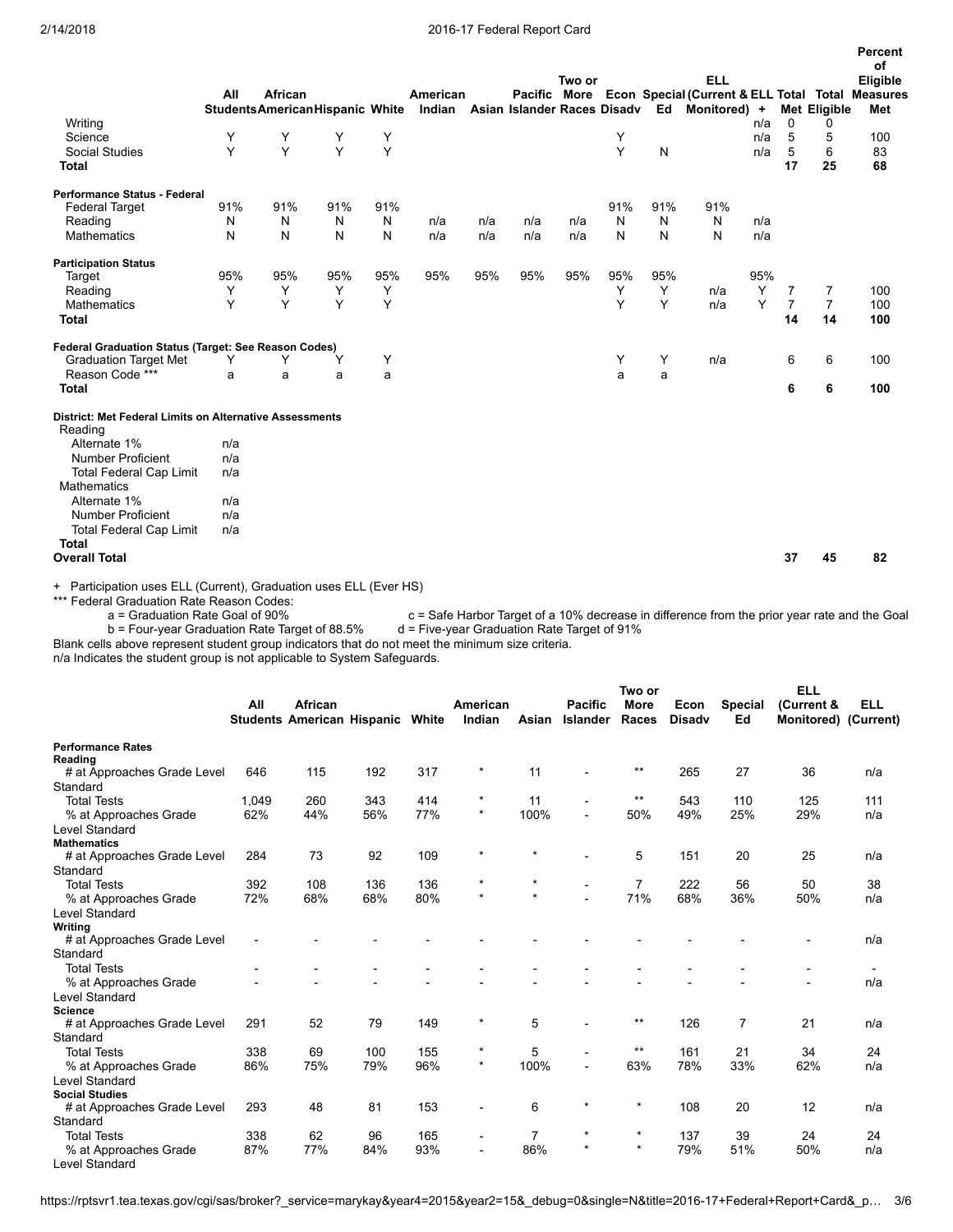|                                    |       |                                   |     |       |          |          |                          | Two or |               |                | ELL                  |     |
|------------------------------------|-------|-----------------------------------|-----|-------|----------|----------|--------------------------|--------|---------------|----------------|----------------------|-----|
|                                    | All   | African                           |     |       | American |          | <b>Pacific</b>           | More   | Econ          | <b>Special</b> | (Current &           | ELL |
|                                    |       | <b>Students American Hispanic</b> |     | White | Indian   | Asian    | Islander                 | Races  | <b>Disady</b> | Ed             | Monitored) (Current) |     |
| <b>Participation Rates</b>         |       |                                   |     |       |          |          |                          |        |               |                |                      |     |
| Reading: 2016-2017 Assessments     |       |                                   |     |       |          |          |                          |        |               |                |                      |     |
| Number Participating               | 1.088 | 271                               | 365 | 415   | $\star$  | $***$    |                          | 19     | 573           | 118            | n/a                  | 132 |
| <b>Total Students</b>              | 1.099 | 273                               | 369 | 420   | $\star$  | $***$    | $\overline{\phantom{0}}$ | 19     | 580           | 121            | n/a                  | 134 |
| <b>Participation Rate</b>          | 99%   | 99%                               | 99% | 99%   | $\star$  | 100%     |                          | 100%   | 99%           | 98%            | n/a                  | 99% |
| Mathematics: 2016-2017 Assessments |       |                                   |     |       |          |          |                          |        |               |                |                      |     |
| Number Participating               | 399   | 109                               | 140 | 137   |          | $^\star$ |                          |        | 227           | 56             | n/a                  | 39  |
| <b>Total Students</b>              | 407   | 112                               | 145 | 137   | $\star$  | $\star$  | $\overline{\phantom{a}}$ |        | 234           | 59             | n/a                  | 41  |
| <b>Participation Rate</b>          | 98%   | 97%                               | 97% | 100%  | $\star$  | $\star$  | $\overline{\phantom{a}}$ | 100%   | 97%           | 95%            | n/a                  | 95% |

Indicates results are masked due to small numbers to protect student confidentiality.

\*\* When only one racial/ethnic group is masked, then the second smallest racial/ethnic group is masked (regardless of size).

Indicates there are no students in the group.

n/a Indicates the student group is not applicable to System Safeguards.

|                                                                     |       |                                   |       |       |                          |        |                          | Two or      |               |                |                     |            |
|---------------------------------------------------------------------|-------|-----------------------------------|-------|-------|--------------------------|--------|--------------------------|-------------|---------------|----------------|---------------------|------------|
|                                                                     | All   | African                           |       |       | American                 |        | <b>Pacific</b>           | <b>More</b> | Econ          | <b>Special</b> | ELL                 | <b>ELL</b> |
|                                                                     |       | <b>Students American Hispanic</b> |       | White | Indian                   | Asian  | <b>Islander</b>          | Races       | <b>Disady</b> | Ed             | (Ever HS) (Current) |            |
| <b>Federal Graduation Rates</b>                                     |       |                                   |       |       |                          |        |                          |             |               |                |                     |            |
| 4-year Longitudinal Cohort Graduation Rate (Gr 9-12): Class of 2016 |       |                                   |       |       |                          |        |                          |             |               |                |                     |            |
| Number Graduated                                                    | 284   | 46                                | 56    | 172   | $\overline{\phantom{0}}$ | 5      |                          | 5           | 83            | 26             |                     | n/a        |
| <b>Total in Class</b>                                               | 296   | 48                                | 61    | 177   | $\blacksquare$           | 5      | $\overline{\phantom{0}}$ | 5           | 89            | 28             |                     | $\star$    |
| <b>Graduation Rate</b>                                              | 95.9% | 95.8%                             | 91.8% | 97.2% | $\blacksquare$           | 100.0% | $\overline{\phantom{a}}$ | 100.0%      | 93.3%         | 92.9%          | 60.0%               | n/a        |
| 4-year Longitudinal Cohort Graduation Rate (Gr 9-12): Class of 2015 |       |                                   |       |       |                          |        |                          |             |               |                |                     |            |
| Number Graduated                                                    | 293   | 53                                | 64    | 167   | $\overline{\phantom{0}}$ | $**$   |                          | $\star$     | 93            | 29             | 8                   | n/a        |
| <b>Total in Class</b>                                               | 312   | 60                                | 68    | 175   | $\blacksquare$           | $**$   |                          | $\star$     | 105           | 38             | 10                  | 8          |
| <b>Graduation Rate</b>                                              | 93.9% | 88.3%                             | 94.1% | 95.4% | $\blacksquare$           | 100.0% | $\overline{\phantom{0}}$ | $\star$     | 88.6%         | 76.3%          | 80.0%               | n/a        |
| 5-year Extended Graduation Rate (Gr 9-12): Class of 2015            |       |                                   |       |       |                          |        |                          |             |               |                |                     |            |
| Number Graduated                                                    | 300   | 55                                | 66    | 170   | ۰                        | $**$   |                          |             | 95            | 36             | 8                   | n/a        |
| <b>Total in Class</b>                                               | 311   | 59                                | 68    | 175   | $\overline{\phantom{0}}$ | $**$   | $\overline{\phantom{0}}$ | $\star$     | 102           | 40             | 10                  | 8          |
| <b>Graduation Rate</b>                                              | 96.5% | 93.2%                             | 97.1% | 97.1% | $\blacksquare$           | 100.0% | $\overline{\phantom{0}}$ | $\star$     | 93.1%         | 90.0%          | 80.0%               | n/a        |

#### District: Met Federal Limits on Alternative Assessments

| Reading                        |     |
|--------------------------------|-----|
| Number Proficient              | n/a |
| <b>Total Federal Cap Limit</b> | n/a |
| Mathematics                    |     |
| Number Proficient              | n/a |
| <b>Total Federal Cap Limit</b> | n/a |

Indicates results are masked due to small numbers to protect student confidentiality.

\*\* When only one racial/ethnic group is masked, then the second smallest racial/ethnic group is masked (regardless of size).

Indicates there are no students in the group.

n/a Indicates the student group is not applicable to System Safeguards.

Source: 2017 Accountability System Safeguards Report

# Part III: Priority and Focus Schools

Priority schools are 5% of Title I served campuses based on performance in reading and mathematics and graduation rates. Priority schools include TTIPS schools, campuses with graduation rates less than 60%, and lowest achieving campuses based on Improvement Required status and reading/mathematics performance in the selected student groups. Focus schools are 10% of Title I served campuses, not already identified as priority schools, that have the next lowest achieving campuses based on Improvement Required status and reading/mathematics performance in the selected student groups.

| <b>Priority School Identification:</b> | <b>Priority School Reason: N/A</b> |
|----------------------------------------|------------------------------------|
| Nο                                     | <b>Focus School Reason: N/A</b>    |
| <b>Focus School Identification: No</b> |                                    |

A high-performance reward school is identified as a Title I school with distinctions based on reading and mathematics performance. In addition, at the high school level, a reward school is a Title I school with the highest graduation rates. A high progress school is identified as a Title I school in the top 25% in annual improvement; and/or a school in the top 25% of those demonstrating ability to close performance gaps based on system safeguards.

High Performing School: No High Progress School: No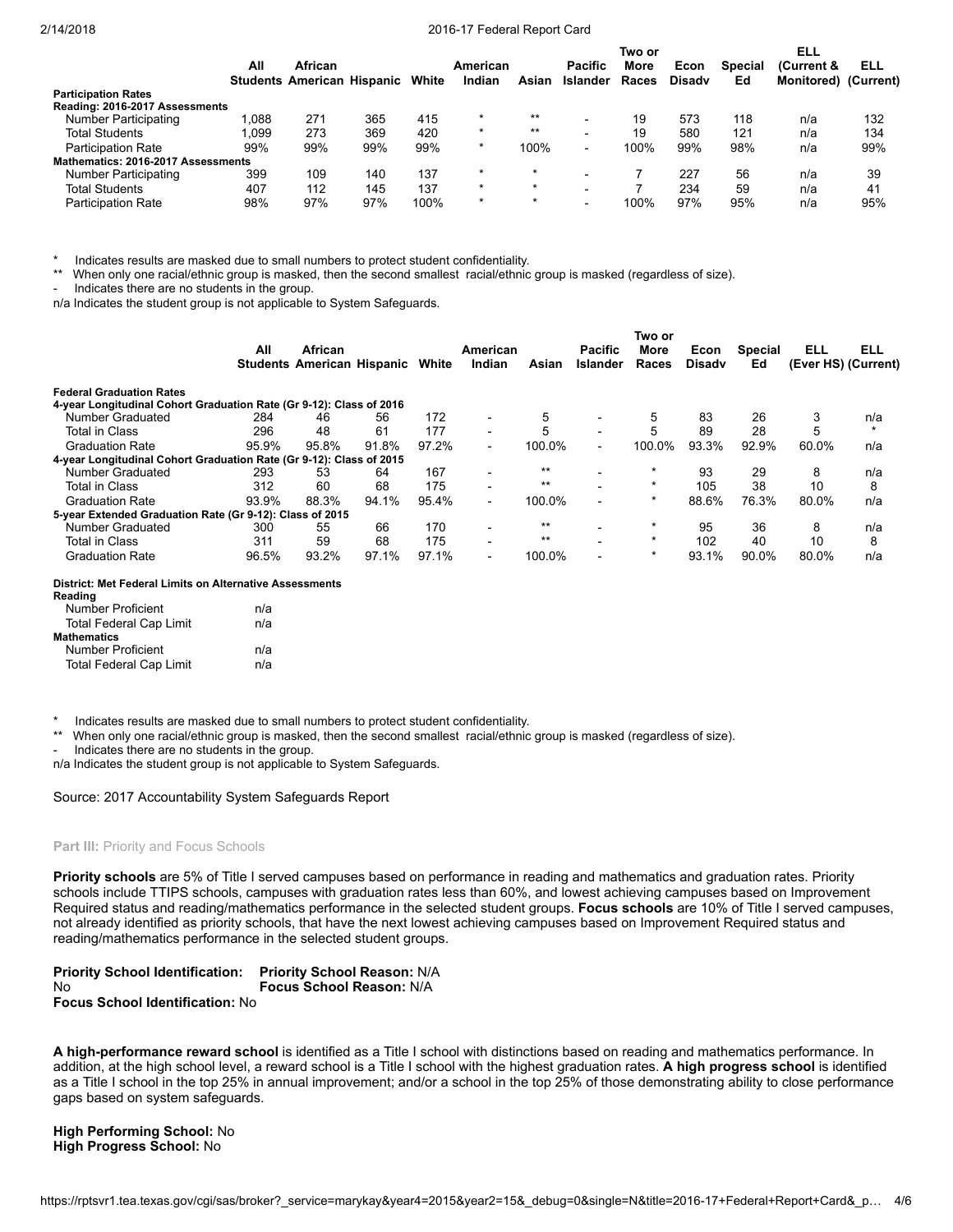Source: TEA Division of School Improvement and Support

# Part IV: Teacher Quality Data

# Part IV A: Percentage of Teachers by Highest Degree Held

Professional qualifications of all public elementary and secondary school teachers in the State of Texas. The distribution of degrees attained by teachers are shown as the percentage of total Full-Time Equivalent (FTE) count of teachers with no degree, bachelor's, master's, and doctorate degrees.

|                  |               | Campus ------------------ |                 |              |
|------------------|---------------|---------------------------|-----------------|--------------|
|                  | <b>Number</b> | Percent                   | <b>District</b> | <b>State</b> |
|                  |               |                           | Percent         | Percent      |
| No Degree        | 6.0           | 5.5%                      | 2.0%            | $1.2\%$      |
| <b>Bachelors</b> | 83.8          | 76.3%                     | 82.1%           | 74.5%        |
| <b>Masters</b>   | 19.0          | 17.3%                     | 15.7%           | 23.6%        |
| <b>Doctorate</b> | 1.0           | 0.9%                      | 0.3%            | 0.6%         |

# Part IV B and C: Teachers with Emergency/Provisional Credentials, Low Poverty/ High Poverty Summary Reports

The percentage of all public elementary and secondary school teachers teaching with emergency or provisional credentials, disaggregated by high-poverty compared to low-poverty schools. For this purpose, high-poverty means schools in the top quartile of poverty and lowpoverty means the bottom quartile of poverty in the state.

# Number of Core Academic Teachers Who Are Teaching on the Following Permits

### Report Not Required

# Source: TEA Division of Educator Preparation and Program Accountability

Part V: Graduates Enrolled in Texas Institution of Higher Education (TX IHE)

This section provides the percentage of students who enroll and begin instruction at an institution of higher education in the school year (fall or spring semester) following high school graduation. The rate reflects the percentage of total graduates during the 2013-14 school year who attended a public or independent college or university in Texas in the 2014-15 academic year.

| Year Enrolled in Higher Education | Campus | <b>District</b> | <b>State</b> |
|-----------------------------------|--------|-----------------|--------------|
| 2014-15                           |        | 57 1%           | 56.1%        |
| 2013-14                           |        | 62.1%           | 57.5%        |

### Source: Texas Higher Education Coordinating Board

# Part VI: Statewide National Assessment of Educational Progress (NAEP) Results

The most recent NAEP results for Texas are provided showing statewide reading and mathematics performance results and participation rates, disaggregated by student group.

|         |                    |                                   | %                  | %<br>At or Above | %<br>At or Above  | %<br>At or Above |
|---------|--------------------|-----------------------------------|--------------------|------------------|-------------------|------------------|
| Grade   | <b>Subject</b>     | <b>Student Group</b>              | <b>Below Basic</b> | <b>Basic</b>     | <b>Proficient</b> | <b>Advanced</b>  |
| Grade 4 | Reading            | Overall                           | 36                 | 64               | 31                |                  |
|         |                    | American Indian                   | n/a                | n/a              | n/a               | n/a              |
|         |                    | Asian                             | 13                 | 87               | 66                | 30               |
|         |                    | <b>Black</b>                      | 49                 | 51               | 17                |                  |
|         |                    | Hispanic                          | 44                 | 56               | 22                |                  |
|         |                    | White                             | 18                 | 82               | 50                | 13               |
|         |                    | <b>Students with Disabilities</b> | 71                 | 29               | 11                |                  |
|         |                    | English Language Learners         | 59                 | 41               | 12                | ⌒                |
|         |                    | National School Lunch Program     | 46                 | 54               | 20                | 3                |
|         | <b>Mathematics</b> | Overall                           | 14                 | 86               | 44                | 8                |
|         |                    | American Indian                   | n/a                | n/a              | n/a               | n/a              |

## State Level: 2015 Percentages at NAEP Achievement Levels